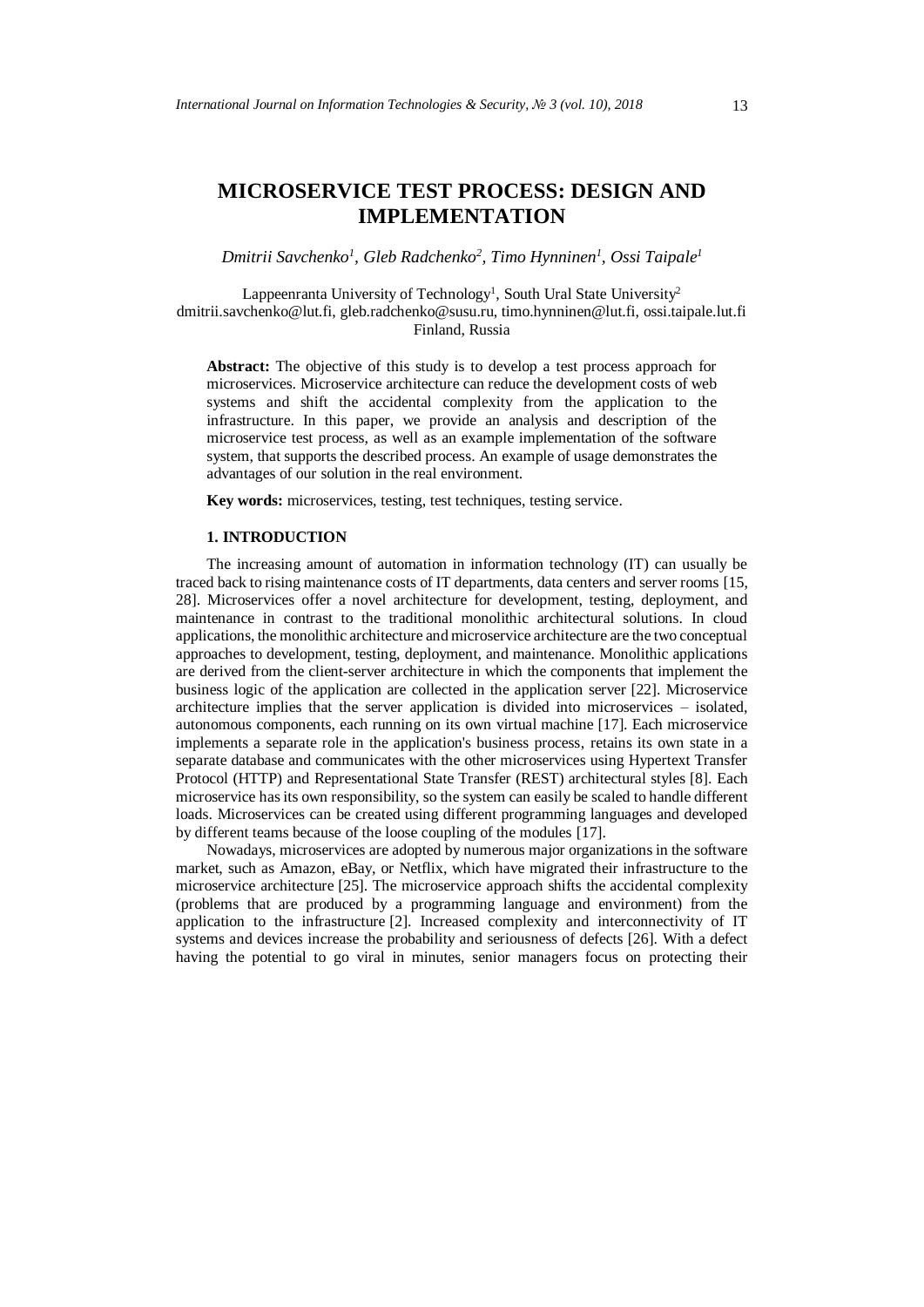corporate image. They view this as the key objective of quality assurance (QA) and testing [26]. This means that business requires practical solutions to support microservice testing. The analysis of how to test microservices should become an essential part of service design.

In this paper, we develop an approach to microservice testing. First, we present the design of techniques for microservice testing based on a literature review. Second, we introduce a process of microservice testing using the proposed techniques and an example implementation of this process as a microservice testing service. Third, we illustrate the service usage in a real environment.

## **2. LITERATURE REVIEW**

The microservice architecture is often compared with the monolithic architecture. A monolithic system as an application that has its components connected to one thread or process [24]. With an increasing load, the application should be reconfigured to carry the required load. The monolithic approach does not require special deployment tools because there is usually no need to organize communications between separated modules. But large service providers, such as Netflix, an Internet video subscription service, and several other companies decided to implement their infrastructures in the microservice style [30]. Shifting the accidental complexity from the application out into the infrastructure was the main driver for the migration. Some companies have implemented their products as big monoliths and have later been forced to split these monoliths into reusable modules [25], so they rebuilt their infrastructure in accordance with the microservice style. Amazon also started with a large database in a monolithic architecture and later revised the entire infrastructure as service-oriented architecture [30].



*Fig 1. Differences between monolithic and microservice architectural styles*

Fig 1 illustrates a comparison of the microservice style with the monolithic style. In the monolithic style, the application is built as one unit (Fig. 1, left). The server side in a monolithic application handles HTTP requests, executes domain-specific tasks, retrieves and updates data in the database, and selects and populates Hypertext Markup Language (HTML) views. This design approach usually leads to a situation where a change made to a small part of the application requires the entire monolith to be rebuilt, tested and deployed, and over time, it is difficult to maintain a good modular structure where changes affect only one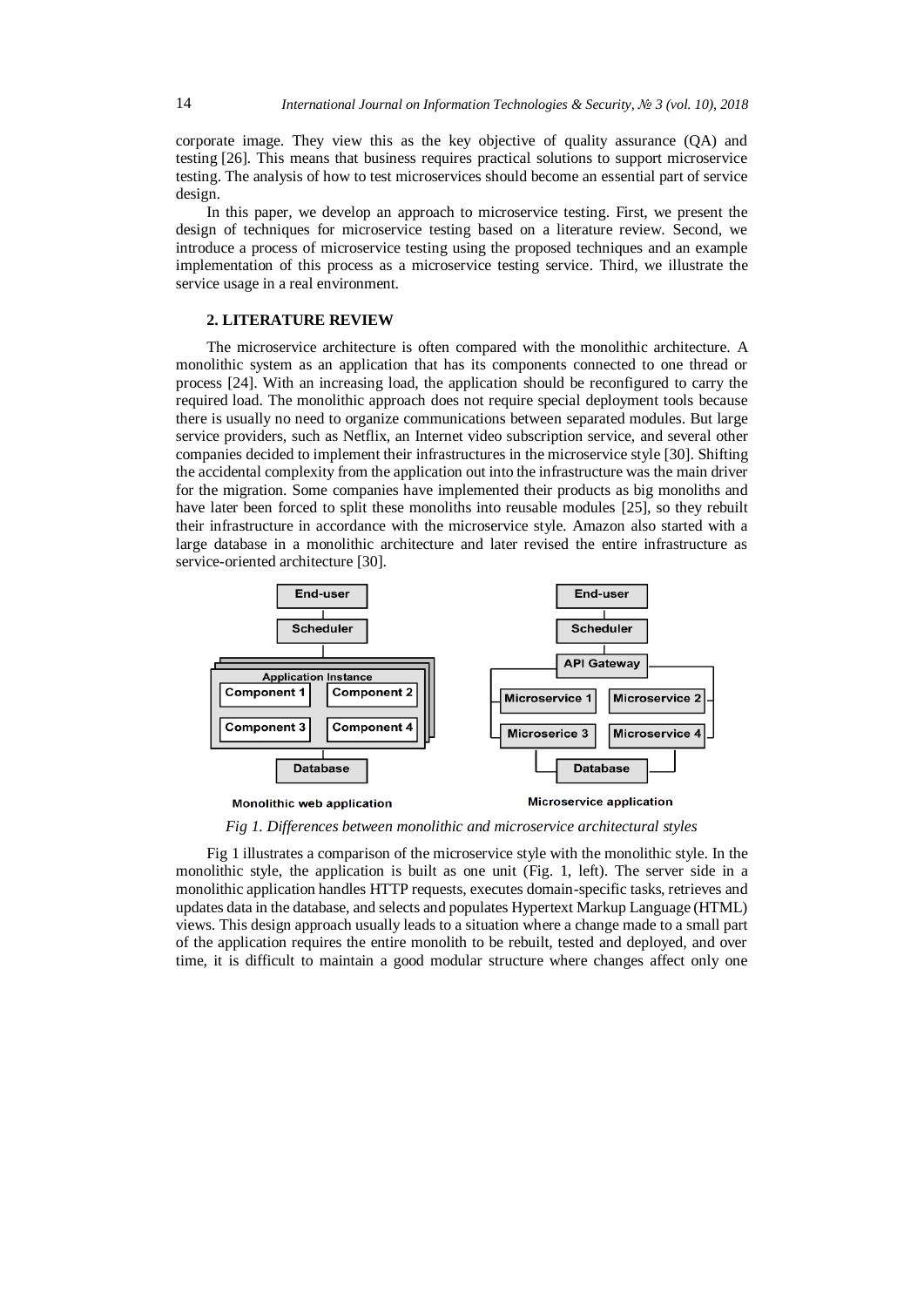module within the system [17]. In the microservice style (Fig. 1, right) the system is divided into several independent microservices. The application can be scaled by applying the duplication ability of microservices and scheduling the load between different servers. The system is most useful in high availability systems with many reusable modules [14].

#### **2.1. Microservice test design techniques**

The microservice architectural style was introduced by Fowler and Lewis in 2014, so there is lack of microservice testing approaches [17]. Ford [9] describes the basic ideas of microservice systems development, monitoring, and testing, but a technical solution for microservice testing is missing. Netflix describes the microservices-based Platform-as-a-Service (PaaS) system and mechanisms, which are used to integrate legacy software into the platform [3]. Clemson [5] analyses the microservice testing strategies for the whole system and proposes the implementation of microservice testing using mocks (simulated objects that mimic the behavior of real objects in controlled ways). Ashikhmin et al. [1] describe a mock service generator based on RAML (RESTful API Modeling Language). Mock services are implemented as Docker containers [20] and they can be directly deployed in the microservice environment. Mock approach facilitates microservice development and testing and does not require much effort for maintenance.

Another popular approach to microservice testing is the fault injection [19]. It allows finding and eliminating possible unpredictable faults, such as database overloads. Meinke and Nycander offer a learning-based approach to evaluate the functional correctness of distributed systems and their robustness against injected faults [19]. This system simulates the communication faults between microservices and data sources (for example databases) and then checks that the system provides the expected output. The initial testing scenario evolves on every iteration and does not require any further manipulation [10]. Another approach to the microservice fault injection testing is described by Heorhiadi et al. [23]. The authors describe the Gremlin, a framework for systematically testing the failure-handling capabilities of microservices. This framework simulates the failures in communication between different microservices and other network components.

Described test design techniques do not fully cover microservice testing. Some of them consider microservice systems only as a set of service-oriented entities and concentrate, for example, on the integration level. However, they can be used in the design of the novel approaches.

### **2.2. Service-oriented architecture**

The microservice architecture is closely related to the service-oriented architecture (SOA). SOA is defined by the Organization for the Advancement of Structured Information Standards(OASIS) as the paradigm for organizing and utilizing distributed capabilities under the control of different ownership domains [22]. This study uses a practical definition of SOA provided by Thomas: "SOA is a form of technology architecture that adheres to the principles of service-orientation. When realized through the Web services technology platform, SOA establishes the potential to support and promote these principles throughout the business process and automation domains of an enterprise" [7]. SOA imposes the following requirements when microservices are considered as a subset of SOA. They are reusable, loosely coupled, composable, autonomous, stateless, and share formal contracts and an abstract underlying logic [7]. The microservices return the same results for different requests with the same parameters and are discoverable because they operate in an environment that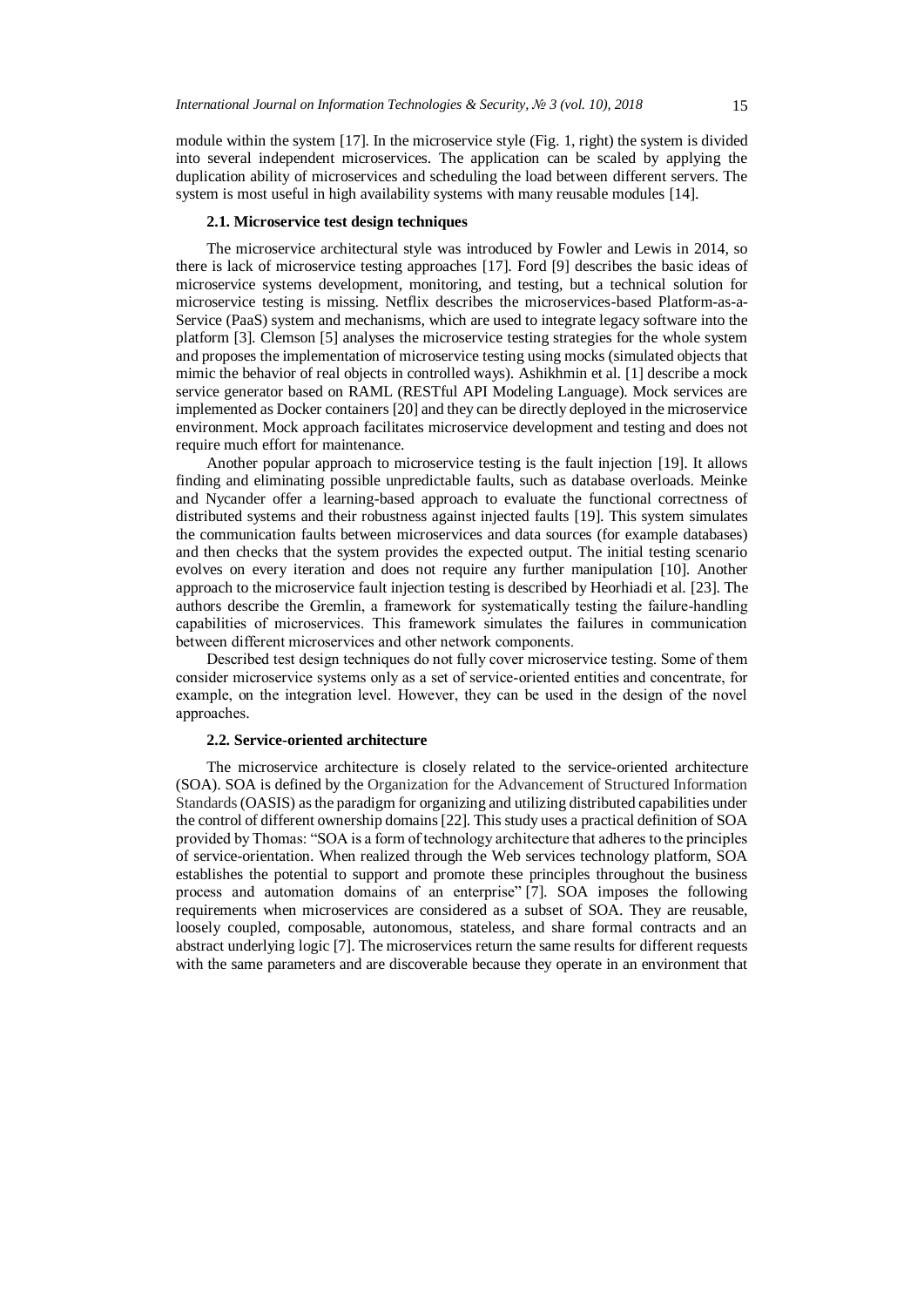decides which microservice receives the message. By microservices, we mean processes as a set of fine-grained services instead of building a monolithic service to cater to all requirements with one solution. Microservices might be considered as a subset of SOA and, therefore, they meet the same requirements on microservice systems.

Kalamegam and Godandapani [13] describe testing challenges from the viewpoint of different stakeholders and different test techniques that could be applied to SOA testing. The most effective way to test service-oriented software is to use a continuous end-to-end testing process that should validate requirements when it is developed, run and maintained. Jehan, Pill, and Wotawa [12] describe a Business Process Execution Language (BPEL), a constraintbased approach to SOA test case generation. The approach uses the BPEL definition for services to generate different test cases to produce the expected output [18]. However, this solution considers services as a black box and does not cover the integration of different services. Li et al. [18] describe another approach based on BPEL, and it takes into account both service interfaces and communications between different services. Such an approach implements gray-box testing of service-oriented software. Canfora and Di Penta [4] describe the challenges faced by different stakeholders involved in testing. They propose an approach to divide the testing process for service-oriented software into different levels and perform testing of different levels separately. BPEL and test levels division could be also used in microservice testing in addition to microservice test design techniques of different test levels.

#### **2.3. Actors and agent-oriented systems**

Microservices, multi-agent systems, and actors share a common architectural principle. They have a set of logically independent entities, which work together to provide a response to an external request [16]. However, unlike microservices, a multi-agent system is an approach to problem solving. The agents are not only programmable entities but they can be humans or any other external entities that provide information. The actor model differs from microservices in many aspects, but the main difference is that one actor can create another actor, but microservices cannot. An analysis of the existing test techniques for different models provides a set of approaches that can be used for microservice systems. For example, it is possible to apply the existing approach based on a detailed description of the input and output to test microservice communication [21].

Rahman and Gao [23] describe an approach to microservice testing based on behaviordriven development (BDD). BDD is a software development methodology, in which an application is specified and designed by describing how its behavior should appear to an outside observer [27]. In practice, the BDD testing of microservices could be implemented by using a BDD support library, such as Cucumber [6]. However, some approaches cannot be easily implemented for a microservice model. For example, Tasharofi et al. [29] present a testing framework that operates in accordance with the actor model. Such an analysis can be carried out only for actor systems because, unlike the actor model, a microservice cannot create a new instance of itself or any other microservice. Therefore, the actor system is a problematic approach to modeling or testing microservices since one of its prominent features violates the microservice architecture.

The analysis of the existing test techniques of microservice systems shows detached examples of microservice testing, but a comprehensive model of microservice testing is missing. We observed different test design techniques that could be applied to microservice testing, but according to our understanding, they cover the microservice testing process only partially. Our analysis showed, that testing of a single microservice is similar to any other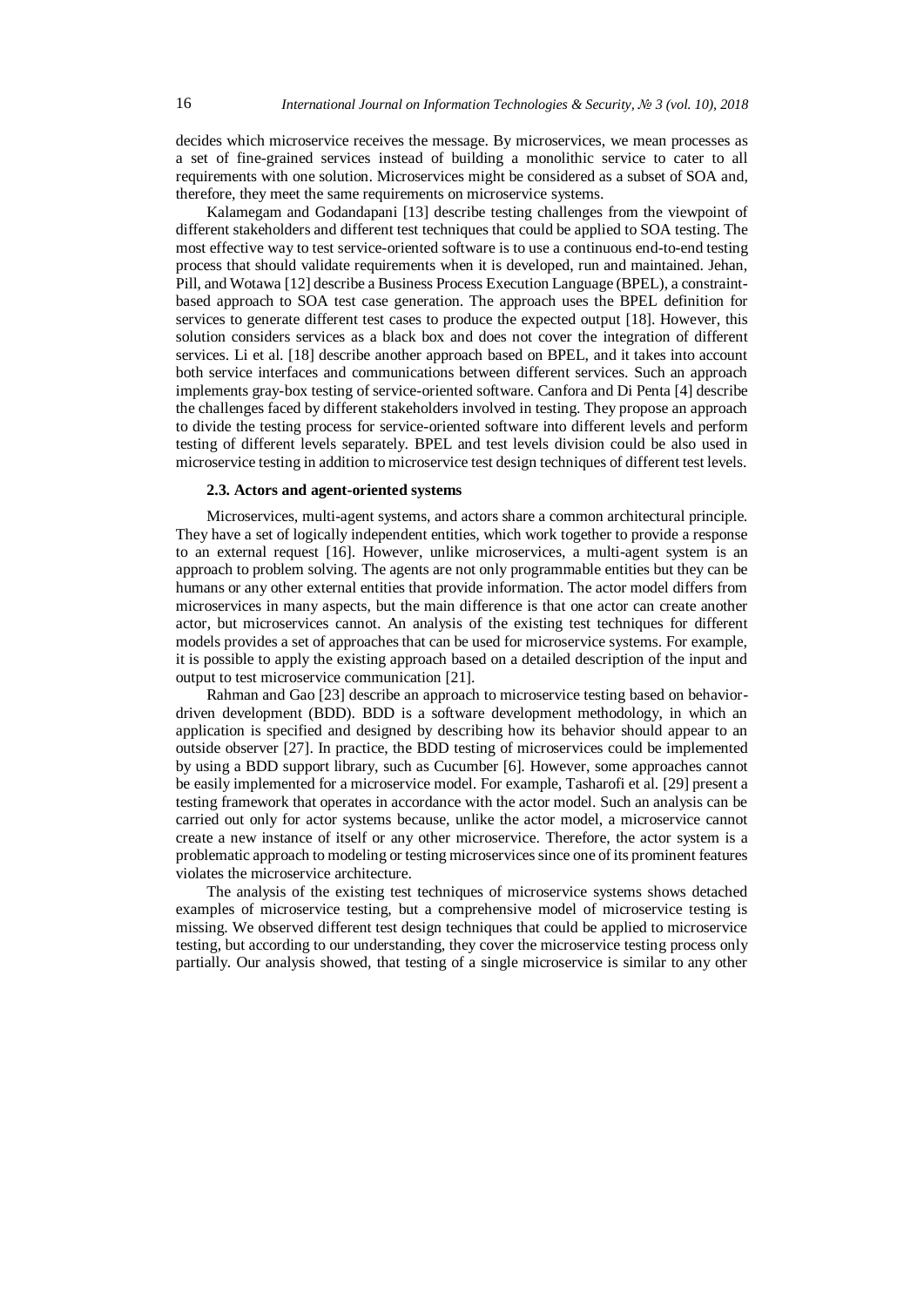SOA entity testing, but there is higher complexity in the microservice infrastructure and deployment process.

## **3. TESTING SERVICE DESIGN AND IMPLEMENTATION**

As said above, the biggest complexity of microservice testing is concentrated in infrastructure, and we decided to split the process of microservice testing by three different levels, according to existing software testing practices – component testing, integration testing, and system testing. Figure 2 describes the proposed test process for microservice testing.



*Fig. 2. Microservice test process*

The following steps should be made when testing the microservice system in practice: 1. The automated testing of a microservice's interface and communication process requires the definition of the interface of every microservice as a test basis (it means, that each microservice has a JSON file that describes inputs, outputs, and their syntax or possible values).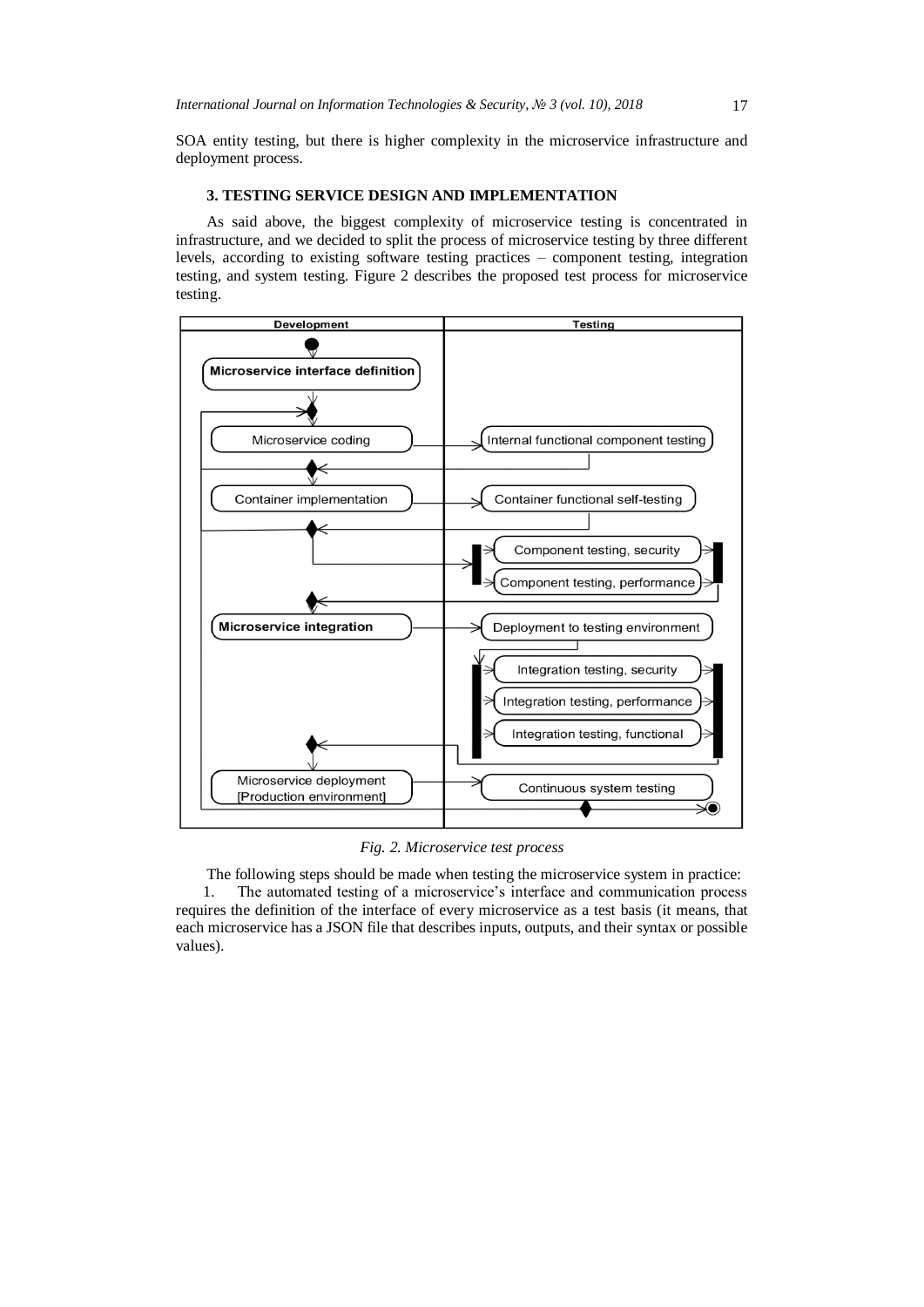2. According to the features of the programming language and the chosen implementation framework, the developer provides appropriate automated component test cases of the microservice's source code to ensure its compliance with the requirements (for example, JUnit for Java, Karma for JavaScript, RSpec for Ruby).

3. If the source code passes static tests and component tests, the microservice will be packed into a Docker container, and container self-tests (external interface testing, made by service itself) will be carried out to ensure that all of the components of the container are functioning correctly and the interface of the container corresponds to the interface definition provided during step 1.

4. If the self-tests are successful, security and performance tests will be carried out for the microservice. Steps 1-4 are run locally on the developer's machine.

5. If all of the tests are passed, the microservice test environment will be set up and integration tests for security, performance efficiency and functional suitability will be performed. This allows detecting issues in the microservice's orchestration, including load balancing, lifecycle management, and communication issues.

6. If the microservice passes all of the tests in the test environment, it can be deployed in the production environment. A continuous stability test is performed in the production environment according to the methods of deliberate provocation of random failures of the system components.

This approach allows microservice component, system, and integration testing. Also, the described process implies three different environments for microservices: local developer PC, test environment, and production environment.

The microservice testing service was created based on the described testing algorithm. The service facilitates the automatic testing of microservices during different phases of the microservice's life cycle from the component testing of the code to the stability testing of the system under test (SUT). In this service, the end-users can test the SUT and extend the testing service using their own test cases and designs. In building the artifact, the microservice testing service activities were selected from test level and test type examples. The microservice testing service example includes the following activities:

1. Component testing of the microservice source code.

- 2. Microservice self-testing: the microservice tests its own external interface.
- 3. Component testing of security.

4. Integration testing of security to determine if is it possible to intercept and/or change the contents of the messages between individual microservices. Security and isolation testing of the SUT.

5. Integration testing of performance efficiency to test the interaction's behavior under the load.

6. Integration testing of functional suitability to test the microservice's interactions.

Each test design and implementation is an external service because the microservice testing service uses a plug-in structure to enable end-users and designers to add more test designs and cases to the system.

#### **3.1. Microservice testing service architecture**

Since microservices can be implemented using different programming languages, frameworks or even operating systems, it is difficult to build one monolithic test software to handle different microservices and microservice systems. To solve this problem, the microservice testing service uses external containers that host different test designs and their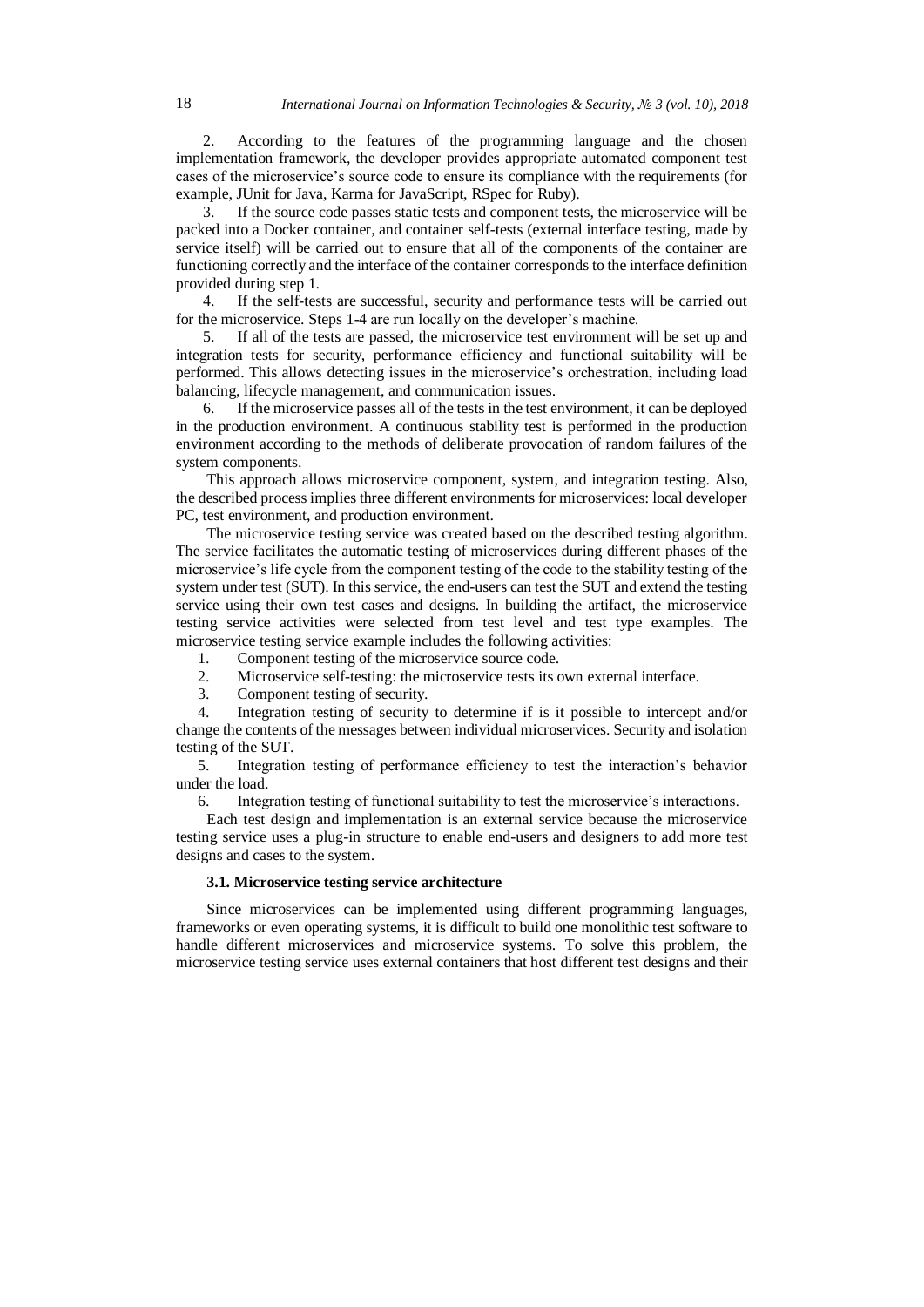implementations. Microservice testing service provides HTTP API to enable easy integration of third-party test designs. The testing service is implemented in accordance with the microservice architecture to support and allow extensions. [Fig.](#page-6-0) *3*3 depicts the proposed architecture.



*Fig. 3. Microservice testing service architecture*

<span id="page-6-0"></span>The authentication and authorization service identifies users, their roles, and permissions using their credentials when the end-user enters the testing service. The test project service and test objective service both provide create, read, update and delete actions for the test project entity and objective entity. Each test project and objective can have parameters that will be passed to underlying test objectives and cases to simplify the test configuration.

The test attribute service provides a list of associated test designs and cases according to application attributes. An application attribute is a characteristic that describes the features of the SUT, such as the implementation language, operating system or database type. In addition, this service can accept new links between application attributes and test designs and cases.

The test case service provides create, read, update and delete actions for test designs and cases. Each change of any test design or the case will trigger the test design service that registers all added or modified test designs and cases and parses their interfaces. Test cases are executed during test runs.

[Fig. 44](#page-7-0) describes the test project creation and run process.

1. The end-user enters his or her credentials in the authentication and obtains rights in the authorization.

2. The end-user creates a new test project with a name.

3. For the created project, the end-user creates a test objective with a name and attaches the desired test levels and types as application attributes.

4. According to the supplied application attributes, the service offers a set of test cases if available.

5. The end-user adds, creates or modifies the test cases, sets the order of execution and provides the required parameters.

6. To initiate the testing process, the end-user provides the final testing parameters, such as the microservice system location or programming language. The service executes the test cases.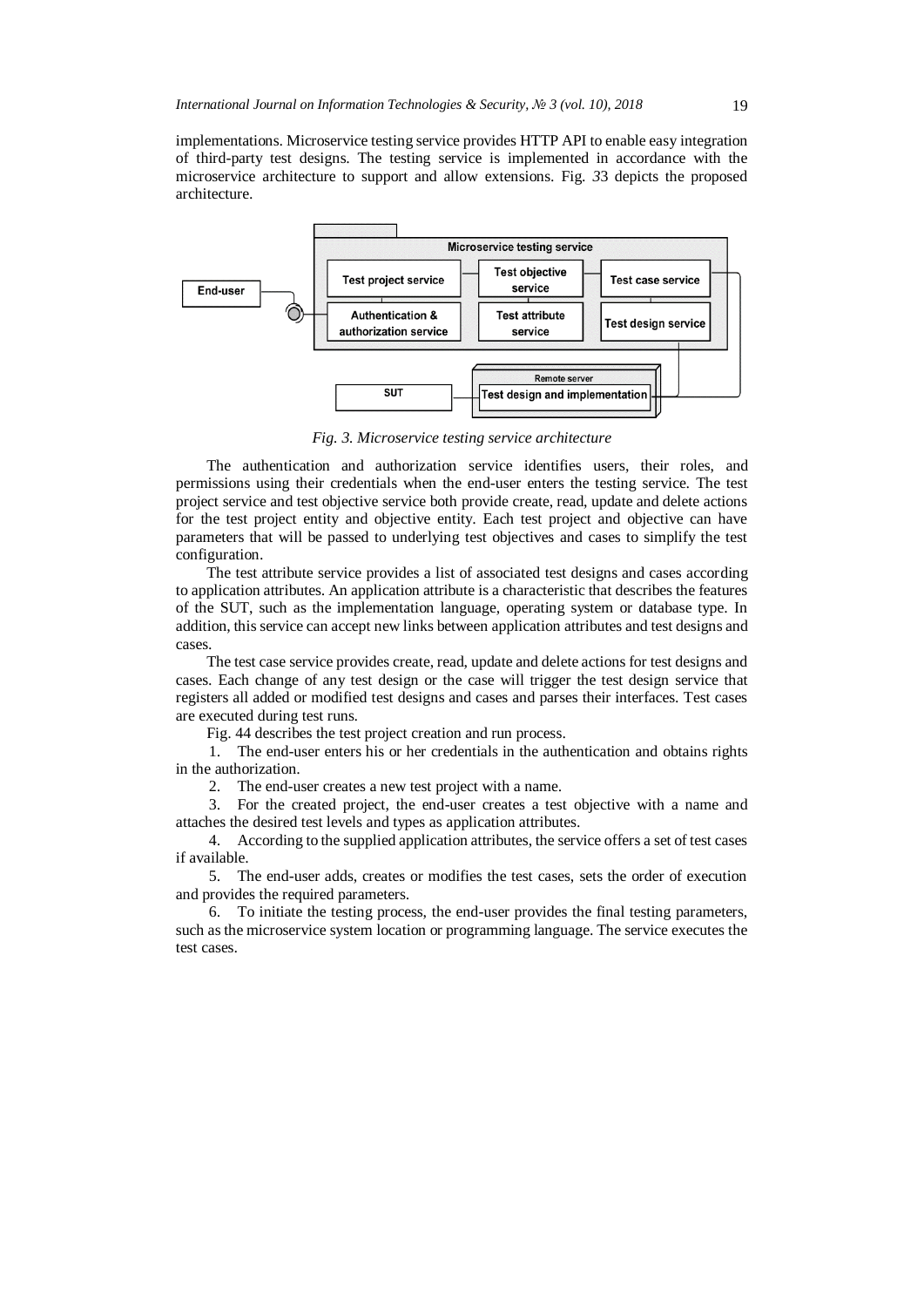

*Fig. 4. Microservice testing service sequence diagram*

#### <span id="page-7-0"></span>**3.3. The microservice testing service interface**

The microservice testing service prototype has an HTTP API interface for external communication and a visual interface. According to the scope of the SUT, the visual interface is planned for the configuration of test projects, objectives, test designs, test cases, names, parameters, the test execution order, etc. Using the HTTP API interface, the end-user can run tests to reach test objectives. HTTP API can also return the test execution status, error log and other test-related information.

To create the test objective, the end-user specifies the name of the objective, describes it and chooses one available application attribute or more. The testing service uses this information to offer a list of applicable test designs and test cases. After creating the objective, the end-user can set 'static' parameters. 'Static' parameters are not changed from run to run, for example, programming language or database endpoint. Moreover, the enduser can set the order of the test case execution and fault logic; for example, whether the test process should stop if one test case fails. The objective or project can be run using the HTTP request [\(Table 1\)](#page-7-1). The HTTP request provides the necessary information for the test execution linked with the objectives except for 'static' parameters. [Table 1](#page-7-1) provides the source code repository location, programming language, and location of the SUT.

*Table 1. Example of a request to run tests with available test methods*

```
POST /api/testing {
    test set type: "project",
    test set id: 1,
    test_params: {
      source: "git@github.com:skayred/netty-upload-
example.git", 
      methods: "all",
      language: "java",
      endpoint: "https://netty-upload.herokuapp.com"
    }
   }
```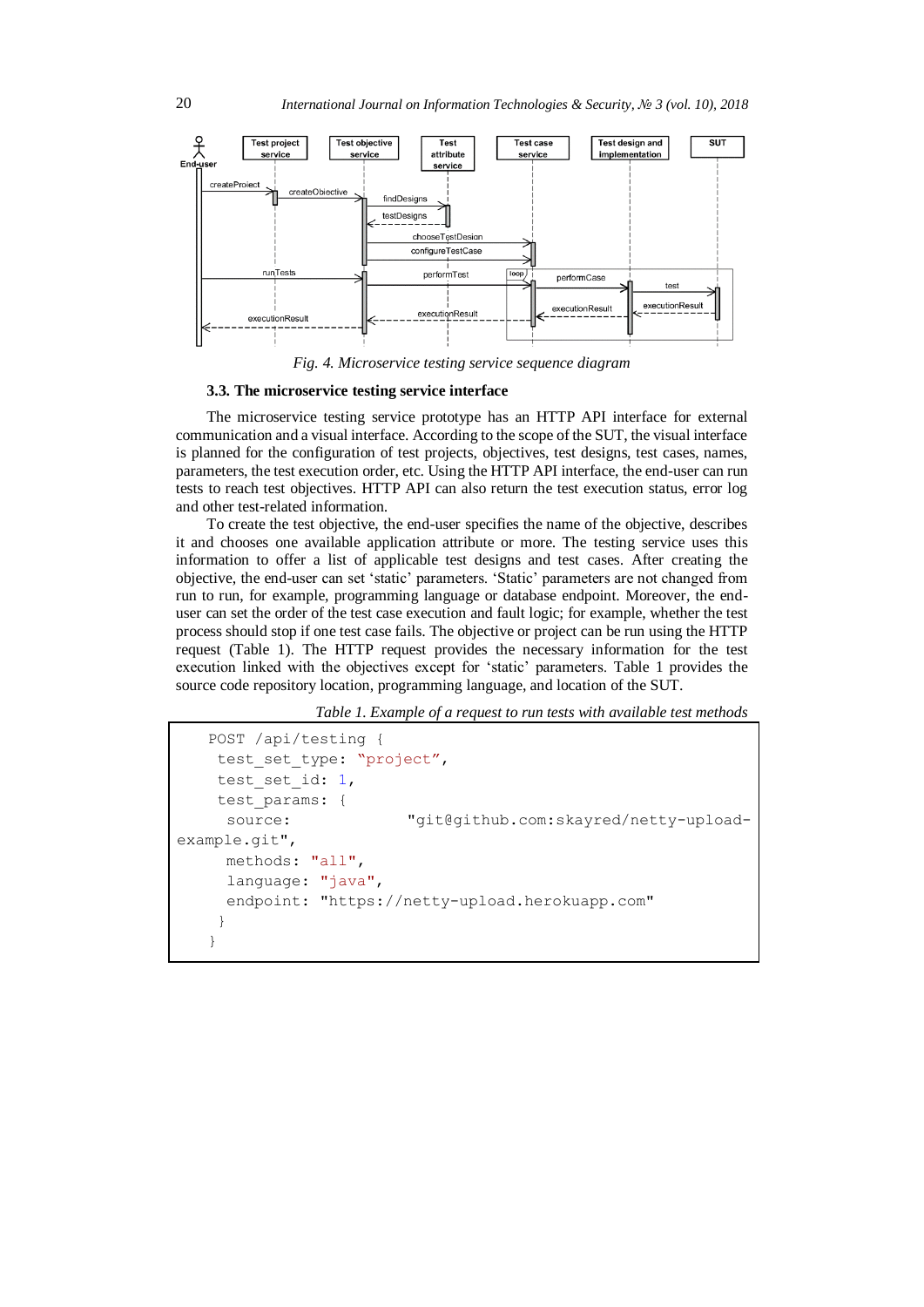#### **4. MICROSERVICE TESTING PROCESS EVALUATION**

To estimate improvements in the real environment, we implemented a Docker container, which contains the microservice testing service implementation (source code available at https://bitbucket.org/skayred/cloudrift2). Typical example for the evaluation was selected because the number of different test scenarios is unlimited. The evaluation was conducted on an open source microservice example (https://github.com/kbastani/spring-cloudmicroservice-example). To demonstrate the typical workflow used in Continuous Integration with real-world microservices, we have implemented the scenario shown in Figure 5.



*Fig. 5. Workflow in the evaluation example*

This scenario follows the process, described in section 3, and enables microservice component, system, and integration testing, concurrently following the guidelines of ISO/IEC 29119 standards [11] and implementing the collected observations. The scenario was implemented using two simple Ruby scripts, that were calling command line interface and executed described commands. The success of the operation was determined using exit codes: 0 for a successful test and any other for a failed test. This workflow illustrates how the microservice testing service can be integrated into the Continuous Integration infrastructure. The pluggable structure allows third-party developers to add new test designs and cases and use them for testing. The HTTP API of the testing service helps end-users to integrate continuous integration or continuous delivery systems. Described testing service supports creating, reusing and executing test cases according to the end-user request, but it does not yet support run-time monitoring.

## **5. CONCLUSION**

Microservices offer an architecture with fine-grained, isolated components. In this paper, we offer an approach to microservice testing. Microservices are tested using test techniques modified from existing test techniques and automated as a service. We derived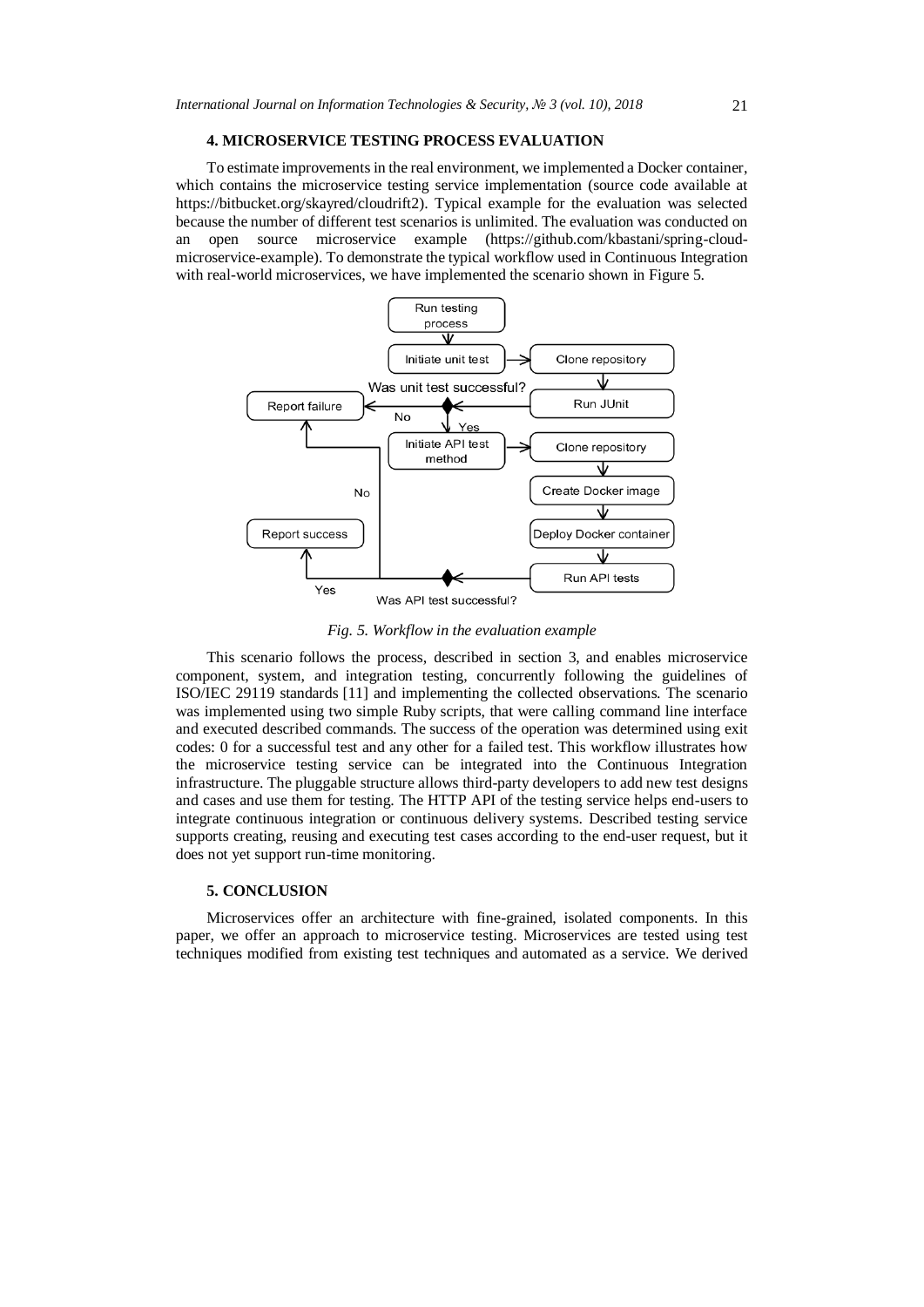the test design and implementation process for microservices, selected example test levels and test types, derived corresponding examples of test techniques, and generalized the results as a generic testing service for microservices.

Our analysis showed, that the testing of a single microservice is similar to any other SOA entity testing, but there is complexity in the microservice infrastructure and deployment process. The described microservice testing process could be implemented using different Continuous Integration system (for example, TeamCity and Jenkins), but microservices could be implemented using different environments, that makes the testing infrastructure more complex. The described process was illustrated using the open source example, based also on the idea of microservices.

This paper presents an example solution and its evaluation. The microservice test techniques and test automation, together with the benefits of the microservice architecture, reduce testing, deployment and maintenance costs. This study helps both researchers and practitioners to develop microservice test techniques with test cases and to offer them as an automated service. The described service architecture and implementation allow the plug-in of new test techniques and cases, making the service extensible and capable of covering the most common scenarios in microservice testing and applicable to the testing of traditional software.

According to the usage example, the proposed system facilitates basic microservice testing. However, further study is required to assess its actual performance and effectiveness in increasing the number of available test designs and cases. In future work, we will expand the described testing service to support more test techniques, test cases, and run-time monitoring.

## **6. ACKNOWLEDGEMENTS**

This study is partially supported by the Maintain project (http://www2.it.lut.fi/projects /maintain/) funded by the Finnish Funding Agency for Innovation (TEKES) 1204/31/2016, the EU Erasmus Global Mobility programme, act 211 Government of the Russian Federation, contract No. 02.A03.21.0011, and the Russian Foundation for Basic Research (RFBR) 18- 07-01224-a.

## **REFERENCES**

[1] Ashikhmin, N., Radchenko, G., Tchernykh, A. RAML-based mock service generator for microservice applications testing. *Communications in Computer and Information Science*. 2017. vol. 793. pp. 456–467.

[2] Brooks, F. No Silver Bullet: Essence and Accident of Software Engineering, *IEEE Software*, vol. 20, p. 12, 1987.

[3] Bryant, D. *Prana: A Sidecar Application for NetflixOSS-based Services*. [Online]. Available: https://www.infoq.com/news/2014/12/netflix-prana. [Accessed: 01-Aug-2017].

[4] Canfora, G., Di Penta, M. Service-oriented architectures testing: A survey. *Lecture Notes in Computer Science (including subseries Lecture Notes in Artificial Intelligence and Lecture Notes in Bioinformatics)*. 2009. vol. 5413. pp. 78–105.

[5] Clemson, T. *Testing Strategies in a Microservice Architecture.* [Online]. Available: https://martinfowler.com/articles/microservice-testing/. [Accessed: 31-Jul-2017].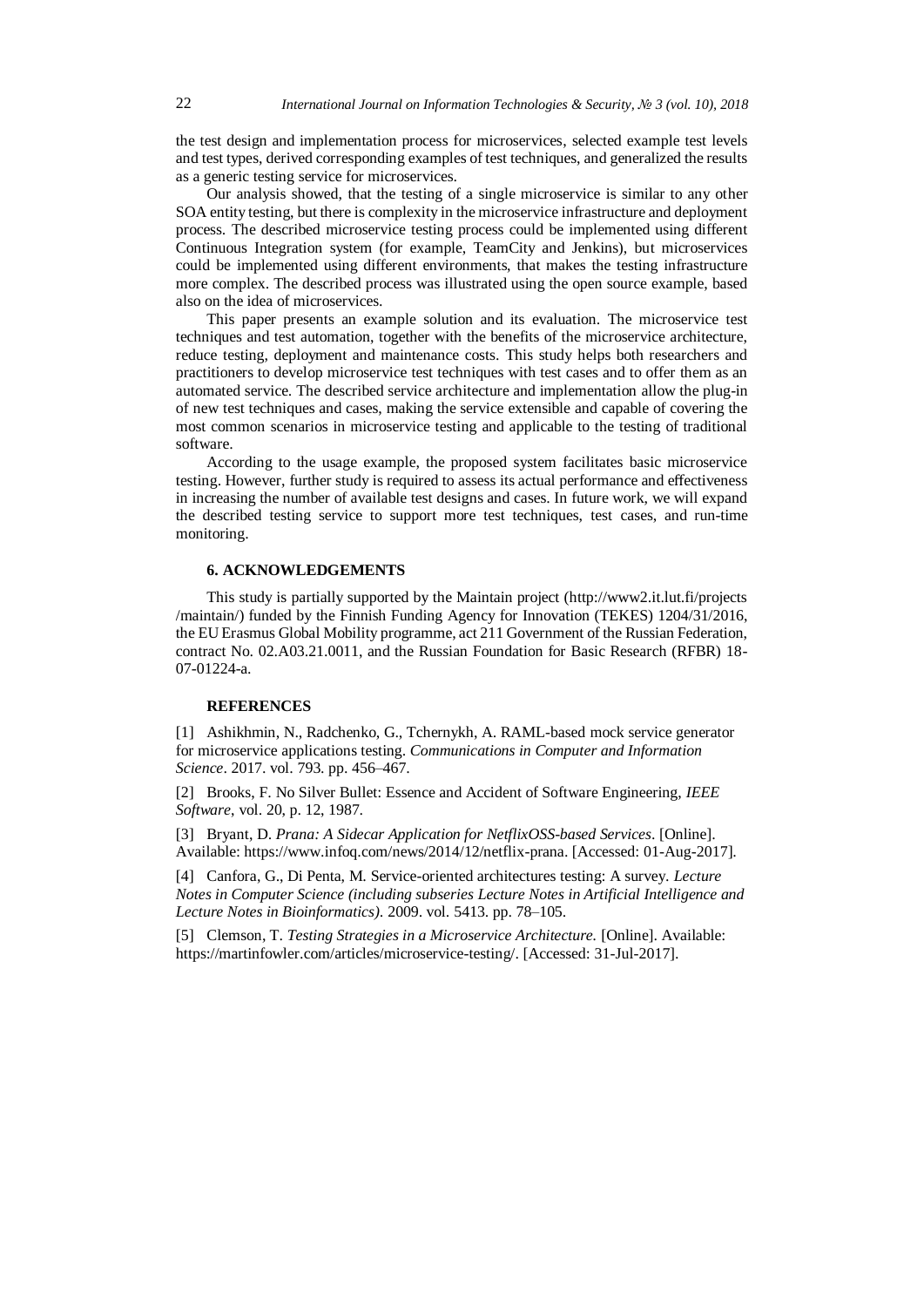[6] Dees, I., Wynne, M., Hellesoy, A. Cucumber Recipes Automate Anything with BDD Tools and Techniques, *The Pragmatic Bookshelf*, p. 266, 2013.

[7] Erl, T. SOA: Principles of Service Design, *2003 Symposium on Applications and the Internet Workshops, 2003. Proceedings.*, 2005.

[8] Fielding, R. Representational state transfer, *Architectural Styles and the Design of Netowork-based Software Architecture*, 2000.

[9] Ford, N. *Building Microservice Architectures*, 2015. [Online]. Available: http://nealford.com/downloads/Building\_Microservice\_Architectures(Neal\_Ford).pdf. [Accessed: 15-Oct-2015].

[10] Heorhiadi, V., Rajagopalan, S., Jamjoom, H., Reiter, M. K., Sekar, V. Gremlin: Systematic Resilience Testing of Microservices. *Proceedings - International Conference on Distributed Computing Systems*. 2016. vol. 2016–Augus. pp. 57–66.

[11] ISO/IEC/IEEE. 29119-1:2013 - ISO/IEC/IEEE International Standard for Software and systems engineering — Software testing — Part 1: Concepts and definitions, *ISO/IEC/IEEE 29119-1:2013(E)*, vol. 2013, pp. 1–64, 2013.

[12] Jehan, S., Pill, I., Wotawa, F. Functional SOA testing based on constraints. *2013 8th International Workshop on Automation of Software Test, AST 2013 - Proceedings*. 2013. pp. 33–39.

[13] Kalamegam, P., Godandapani, Z. A survey on testing SOA built using web services, *International Journal of Software Engineering and its Applications*, vol. 6, no. 4, pp. 91– 104, 2012.

[14] Kant, N; Tonse, T. Karyon: The nucleus of a Composable Web Service, *Karyon: The nucleus of a Composable Web Service*, 2013. [Online]. Available: http://techblog.netflix.com/2013/03/karyon-nucleus-of-composable-web-service.html. [Accessed: 08-Oct-2015].

[15] Khosla, V. Keynote speech, *Structure Conference, San Francisco*, 2016.

[16] Krivic, P., Skocir, P., Kusek, M., Jezic, G. Microservices as agents in IoT systems. *Smart Innovation, Systems and Technologies*. 2018. vol. 74. pp. 22–31.

[17] Lewis, J., Fowler, M. Microservices, *http://martinfowler.com*, 2014. [Online]. Available: http://martinfowler.com/articles/microservices.html.

[18] Li, Z. J., Tan, H. F., Liu, H. H., Zhu, J., Mitsumori, N. M. Business-process-driven gray-box SOA testing, *IBM Systems Journal*, vol. 47, no. 3, pp. 457–472, 2008.

[19] Meinke, K., Nycander, P. Learning-based testing of distributed microservice architectures: Correctness and fault injection. *Lecture Notes in Computer Science (including subseries Lecture Notes in Artificial Intelligence and Lecture Notes in Bioinformatics)*. 2015. vol. 9509. pp. 3–10.

[20] Merkel, D. Docker: lightweight Linux containers for consistent development and deployment, *Linux Journal*, vol. 2014, no. 239. p. 2, 2014.

[21] Nguyen, C. D., Perini, A., Tonella, P. Ontology-based Test Generation for Multiagent Systems, *Proceedings of the 7th International Joint Conference on Autonomous Agents and Multiagent Systems - Volume 3*, pp. 1315–1320, 2008.